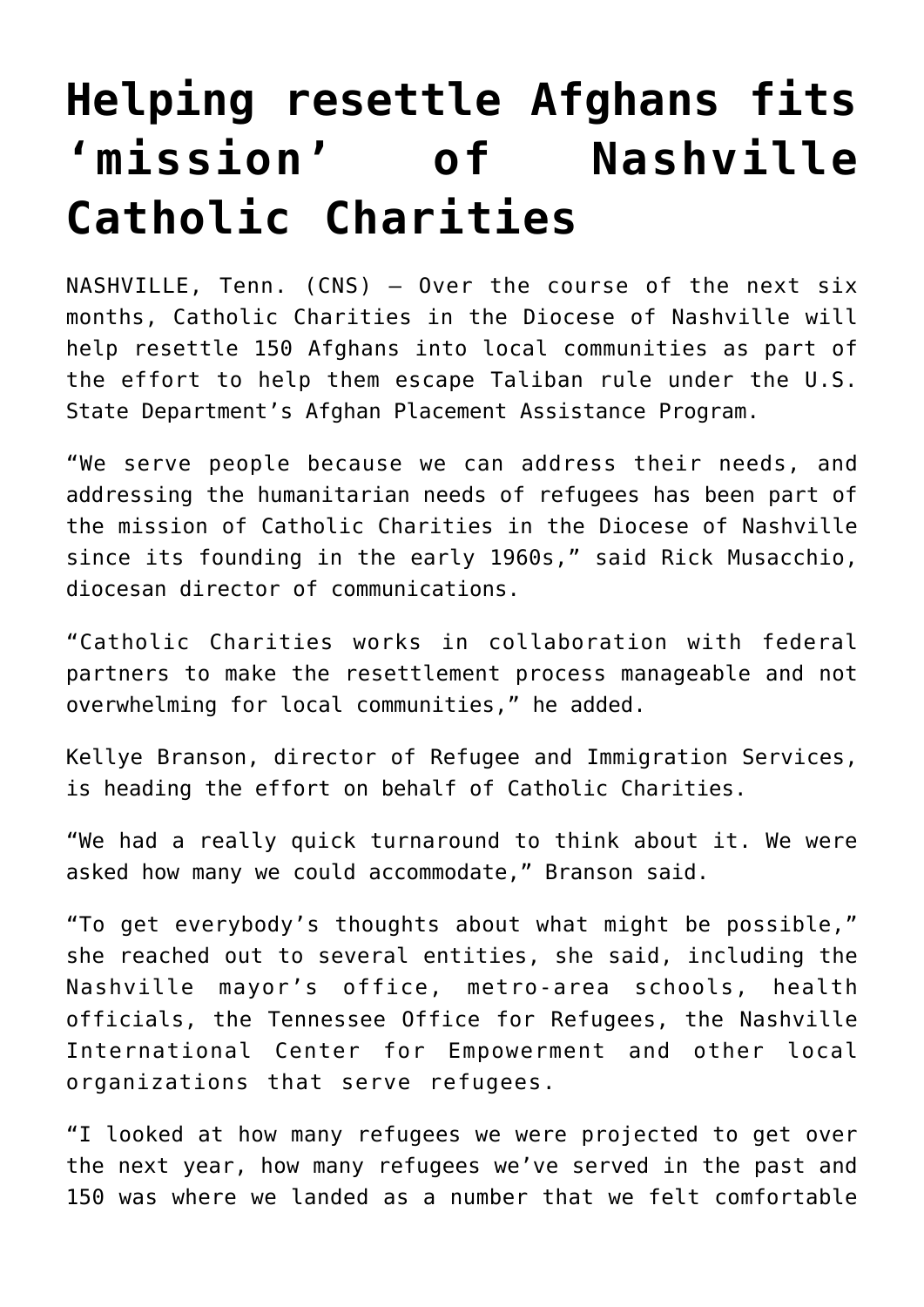accepting over the next six months, that we could garner enough support for, and that we could manage when it came to providing services," she told the Tennessee Register, Nashville's diocesan newspaper.

At the beginning of September, the U.S. Department of Homeland Security implemented Operation Allies Welcome "to support vulnerable Afghans, including those who worked alongside us in Afghanistan for the past two decades, as they safely resettle in the United States," according to the official Department of Homeland Security website.

This operation led to implementation of the Afghan Placement Assistance Program, or APA.

Throughout the process, the Afghans are vetted and screened by DHS, which includes "biometric and biographic screenings conducted by intelligence, law enforcement, and counterterrorism professionals," before they come to the United States, according to the department.

Once the Afghans arrive in the U.S., they are further processed at one of eight military bases. This consists of medical screenings, including testing for COVID-19, receiving vaccinations, applying for immigration status and more as coordinated by the State Department.

Frances Anderson, who is state refugee health coordinator with the Tennessee Office for Refugees, deployed to Fort Bliss, Texas, to assist the State Department in recent processing efforts.

"My time spent at Bliss was intense and impactful," Anderson said. "The evacuees have experienced a tragic transit, and their journeys are not yet complete. I cannot begin to feel or understand the trauma that they are continuously experiencing.

"The hope that I saw among the guests of the base and hear from colleagues and friends from Afghanistan is a huge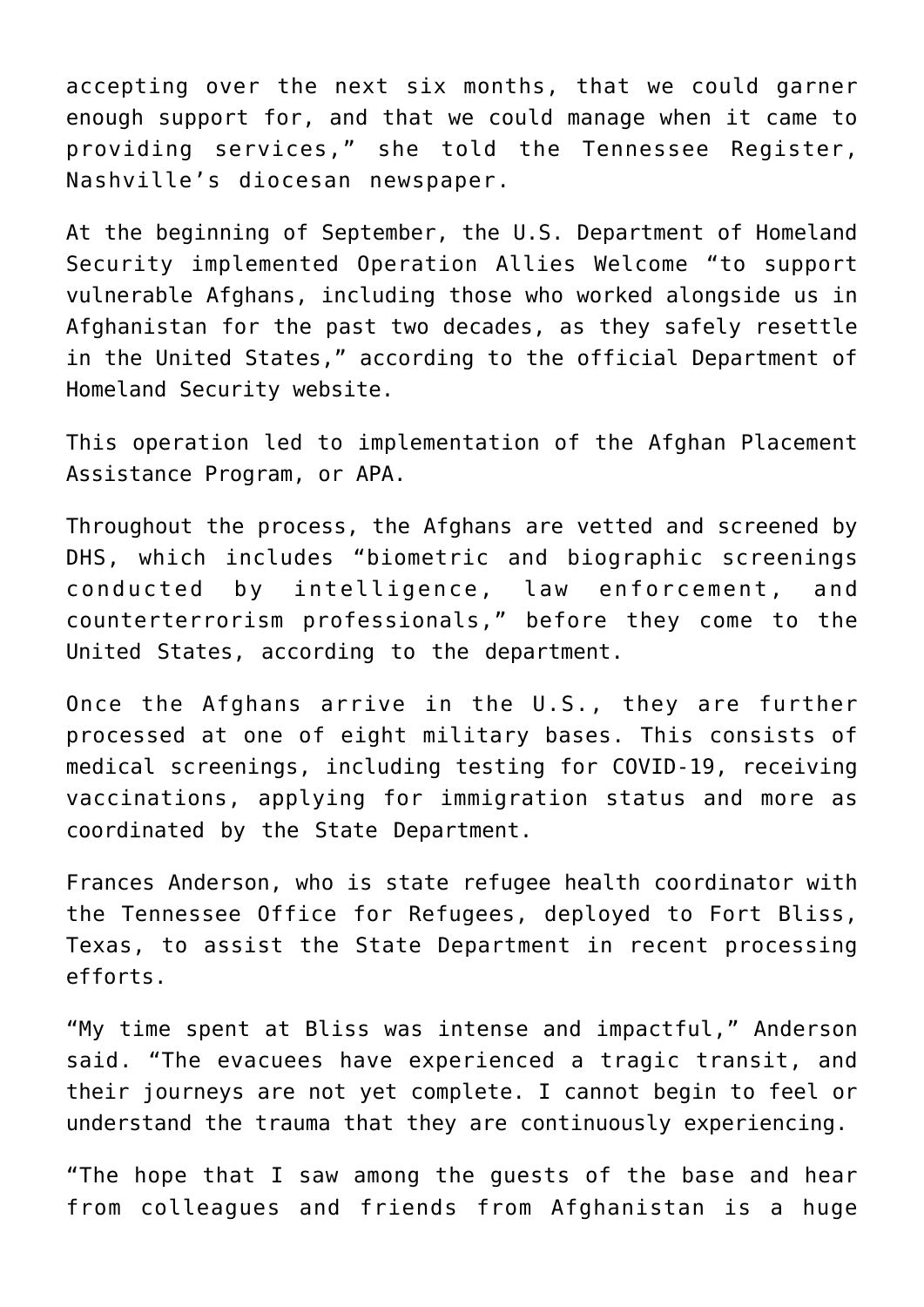motivator," she said. "I am incredibly grateful for the compassion and interest across the United States to assist in this humanitarian work."

Once all processes are complete and the State Department designates a destination city, local resettlement agencies such as Catholic Charities determines whether to accept the case and continue the resettlement process.

"If a refugee or, in this case, Afghan, has a friend or family member already living in the United States, they will request to be resettled near them," Branson said. "Otherwise, usually the nine national resettlement agencies divide the cases up and determine the destination city based on capacity assessments each local resettlement agency fills out each year.

"In the assessments," she explained, "we let our national affiliates know what communities are established here, what languages are spoken, resources for English classes, health care, housing costs, etc. We have seen the benefits to our city and our country of the clients that we serve."

Previous studies have shown that the economic benefit to communities that welcome refugees was many times more than what it cost the state to resettle them, she added.

In the APA program, Afghans receive 30 to 90 days of assistance, case management and \$1,225 per individual from the State Department, Branson said.

"We will be helping them establish housing, furnishing it, taking them to get their Social Security cards, getting the kids enrolled in school, and following up on any medical needs or mental health needs they might have, and hopefully be able to quickly get them employed," Branson said. "The \$1,225 is to cover that whole time."

These refugees currently are not eligible for any state or